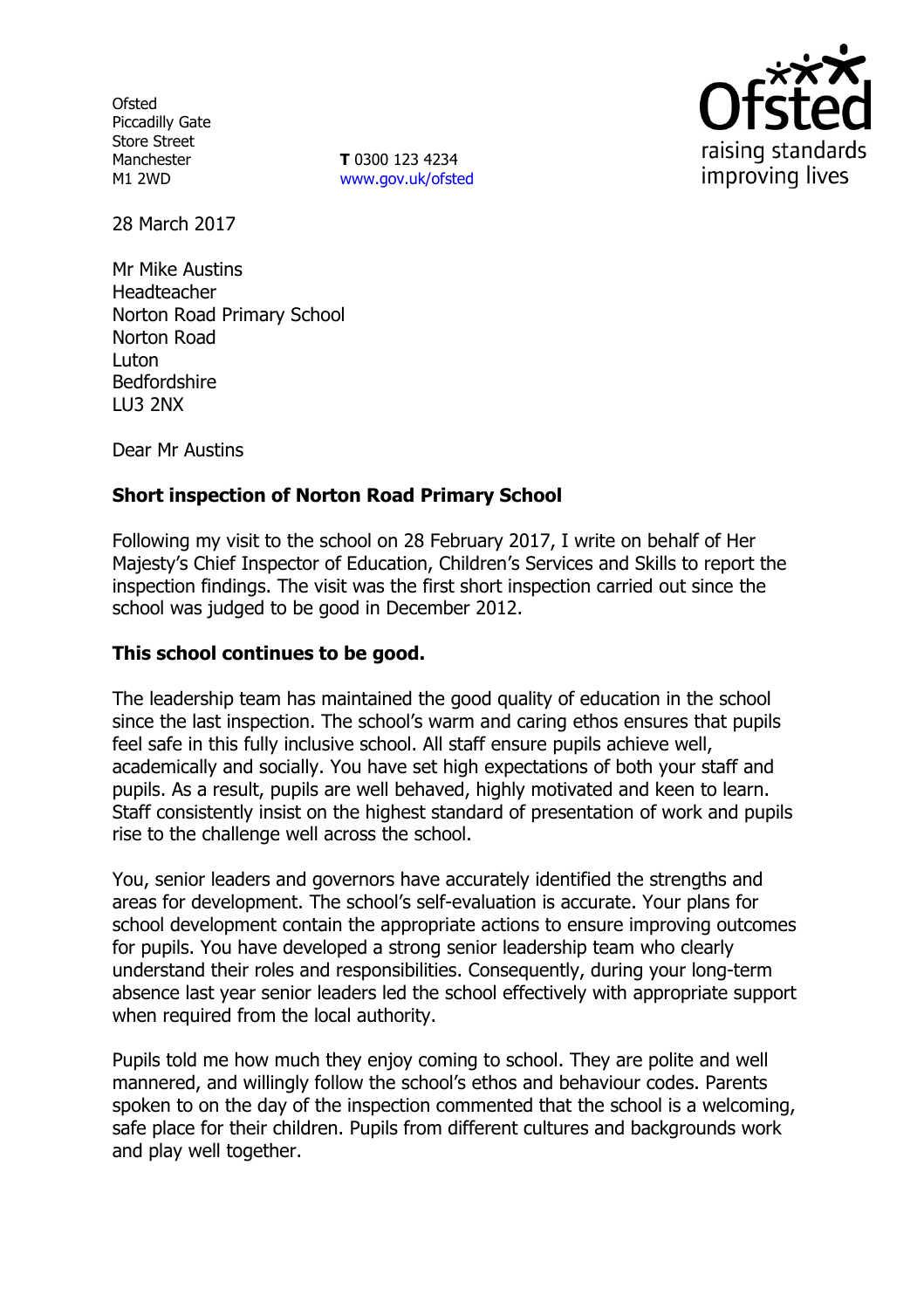

Your staff have created a positive learning environment, with attractive displays of pupils' work in classrooms and corridors. Every space is well utilised. You proudly discussed the displays focusing on the school's ethos and values, which are consistent in all of the classrooms visited.

Since the last inspection, leaders and governors have ensured that the school's feedback and marking policy is applied consistently across the school. Work is now set at the appropriate level to improve pupils' progress. However, you acknowledge that more needs to be done so that pupils make the best possible progress. This is particularly the case for the most able pupils, including those who are disadvantaged, so more of them reach the higher standards.

Reading books are increasingly more interesting and written by modern authors. Pupils are proud of the new library, which is currently displaying exciting artefacts and books, for example on the Vikings. Pupils' regular use of the library is supporting their enjoyment of reading.

#### **Safeguarding is effective.**

Safeguarding and the welfare of pupils are of the utmost importance at Norton Road Primary School. You ensure that all safeguarding arrangements are fit for purpose and detailed records are of the highest quality. All staff have completed upto-date safeguarding training including preventing extremism and radicalisation, and awareness of child sexual exploitation. All staff and governors understand the recent changes to 'Keeping children safe in education', September 2016.

There is a strong culture of keeping pupils safe from harm, and your determination to achieve the right outcomes for the most vulnerable families is a reflection of the caring leadership team. Timely referrals and active engagement with multi-agency support are documented well and followed up carefully and rigorously by the inclusion manager and the school's family workers.

Pupils spoken to on inspection say they feel safe in school and that they are taught about e-safety. They talk confidently about having the appropriate filters in place to keep them safe when using the internet. Pupils told me that bullying is rare, but if they have any concerns then there are adults in school to support them.

Pupils want to improve their attendance and they talked enthusiastically about the half-termly rewards for full attendance. The importance of regular attendance starts in Reception, where the children aim for a lucky dip prize for full weekly attendance.

Your staff rigorously follow school procedures for pupil absence with effective support from the school's education welfare officer to ensure attendance continues to improve.

#### **Inspection findings**

 $\blacksquare$  During the inspection I considered the achievement of pupils in key stages 1 and 2 in reading and mathematics and in writing in key stage 1, with a focus on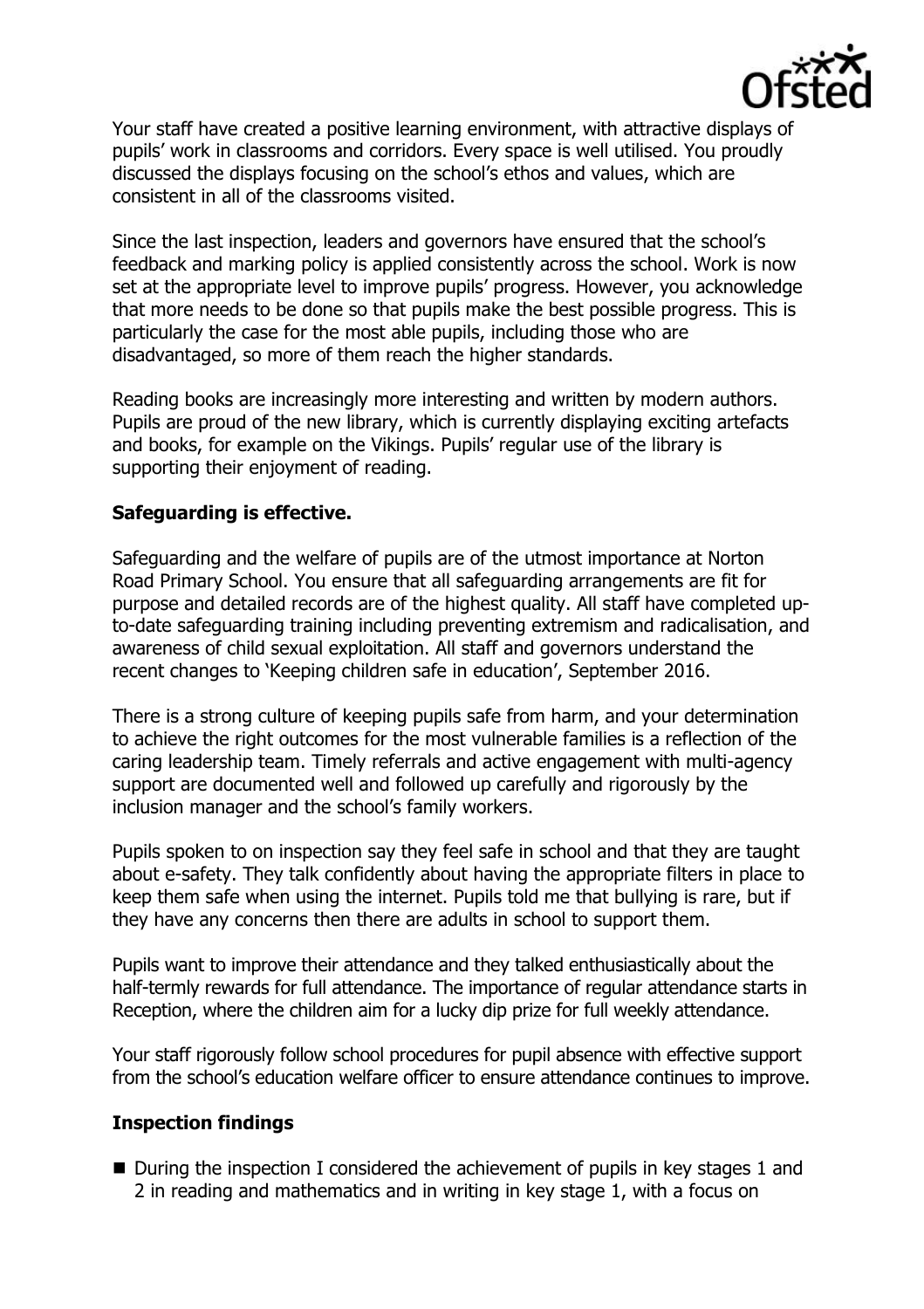

disadvantaged pupils and the most able. This is because in 2016 too few pupils, including disadvantaged pupils, achieved the higher standard in these subjects. Additionally, disadvantaged pupils at the end of Year 6 made less progress than others within the school and nationally. Leaders have ensured that current teaching and learning enables most pupils to make good progress in reading and mathematics across both key stages. Disadvantaged pupils are now doing as well as others in their year group. We saw evidence that a higher proportion of pupils, including disadvantaged pupils in Year 6, are completing tasks at the higher standard in reading and mathematics.

- The focus on comprehension skills, the understanding of classic texts, reading for enjoyment, and opportunities to read across the curriculum, is helping to improve pupils' reading standards and progress across the school. The Year 6 and Year 2 pupils I listened to read spoke enthusiastically about their texts and read with fluency and understanding. Year 2 pupils used their knowledge of phonics to help them read unfamiliar words.
- In mathematics, the focus on problem solving, recall of multiplication tables and effective use of new practical strategies and resources is supporting pupils' learning well. This has been enhanced by the school's voluntary participation in a local authority project to improve standards, which is increasing pupils' confidence and perseverance.
- Staff use opportunities from professional visitors to improve pupils' learning. After a whole-school presentation by an author, we observed Year 2 pupils enthusiastically and quickly forming a poem based on 'What the teacher says'. This developed speaking, listening, reading and writing skills effectively for all groups of children.
- Year 2 pupils use their knowledge of phonics to improve their spelling and writing skills, as seen in English and topic books. Leaders have ensured that key stage 1 staff have had training in a combined reading, writing and phonics strategy to further improve pupils' literacy skills.
- We saw opportunities for pupils to extend their literacy skills across the curriculum in topic and English books throughout the school. However, there were fewer opportunities seen for pupils to strengthen their mathematical understanding across other subjects.
- $\blacksquare$  I investigated how leaders are improving outcomes in the early years following a dip in the good level of development in 2016. Together, we observed the bright, stimulating learning environments created by the early years leader and her staff. Children's work in books and on display shows that most children, including disadvantaged children, are making good progress, from their various starting points. During a phonics session children were able to improve their spelling, reading and writing skills through carefully planned activities that met their different abilities and needs. We saw children working well together and listening to adults carefully. Children are making faster progress than the previous Reception cohort, to help them achieve a good level of development.
- In 2016, the attendance for pupils who have special educational needs and/or disabilities and were receiving additional support was lower than that of others in the school. Persistent absence for this group was also high. The inclusion